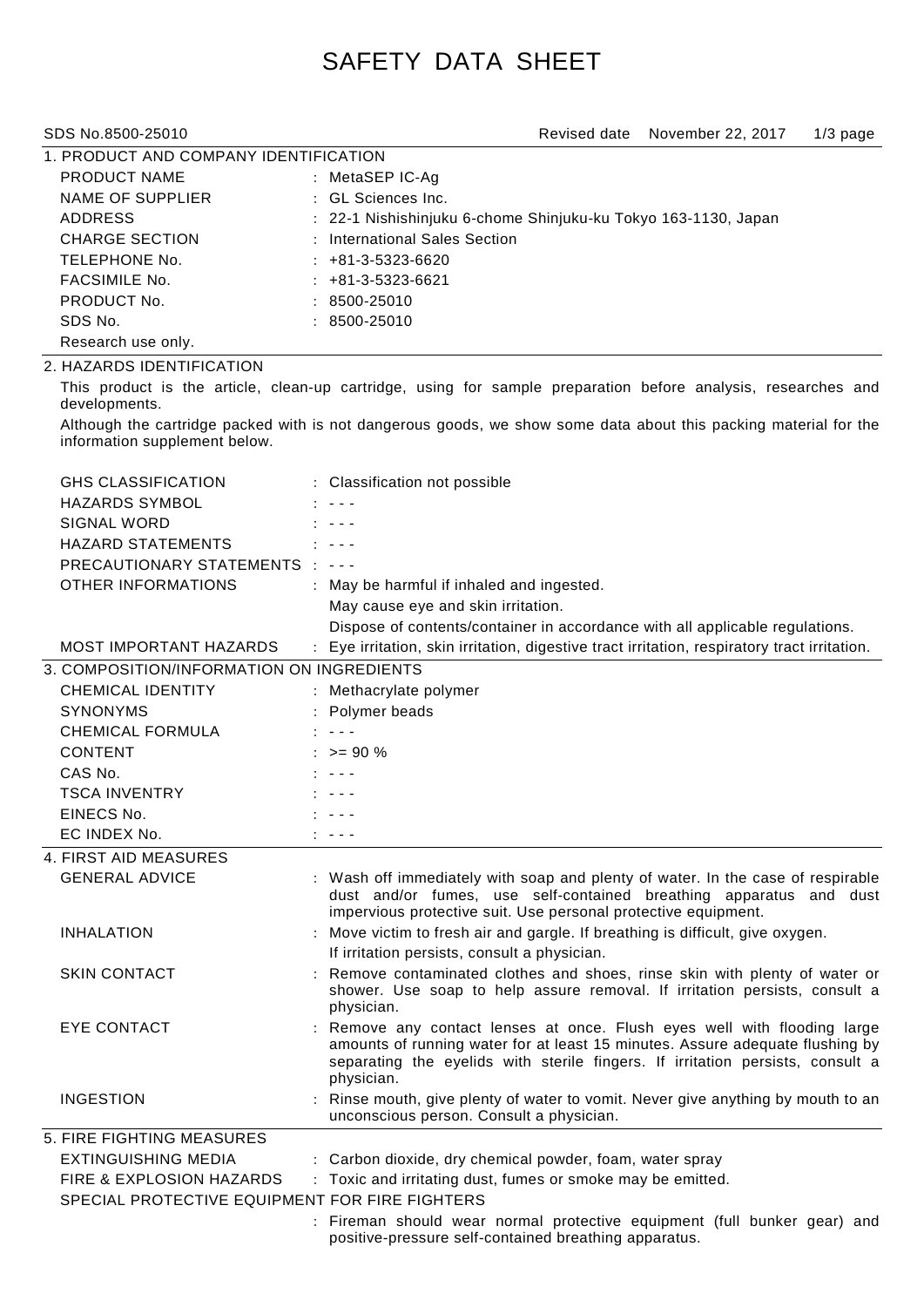| SDS No.8500-25010                                  | November 22, 2017<br>$2/3$ page<br>Revised date                                                                                                                                                                                                                                                 |  |  |  |  |
|----------------------------------------------------|-------------------------------------------------------------------------------------------------------------------------------------------------------------------------------------------------------------------------------------------------------------------------------------------------|--|--|--|--|
| 6. ACCIDENTAL RELEASE MEASURES                     |                                                                                                                                                                                                                                                                                                 |  |  |  |  |
| PERSONAL PRECAUTIONS                               | : Remove ignition sources and ventilate the area.<br>In case of insufficient ventilation, wear suitable respiratory equipment.<br>Avoid raising dust and avoid contact with skin and eyes.                                                                                                      |  |  |  |  |
|                                                    | ENVIRONMENTAL PRECAUTIONS : Prevent spills from entering sewers, watercourses or low areas.                                                                                                                                                                                                     |  |  |  |  |
| <b>METHODS FOR CLEANING UP</b>                     | Do not touch spilled material without suitable protection. After material is<br>completely picked up, wash the spill site with soap and water and ventilate the<br>area. Pull all wastes in a plastic bag for disposal and seal it tightly. Remove,<br>clean, or dispose contaminated clothing. |  |  |  |  |
| 7. HANDLING AND STORAGE                            |                                                                                                                                                                                                                                                                                                 |  |  |  |  |
| <b>HANDLING</b>                                    | : Avoid contact with eyes, skin, and clothing. Avoid prolonged or repeated<br>exposure. Handle this product with appropriate protective equipments.                                                                                                                                             |  |  |  |  |
| <b>STORAGE</b>                                     | : Store away from sunlight in well-ventilated dry place at room temperature.<br>Keep container tightly closed.                                                                                                                                                                                  |  |  |  |  |
| <b>INCOMPATIBLE PRODUCTS</b>                       | Strong oxidizers and strong acids                                                                                                                                                                                                                                                               |  |  |  |  |
| 8. EXPOSURE CONTROL/PERSONAL PROTECTION            |                                                                                                                                                                                                                                                                                                 |  |  |  |  |
| <b>ENGINEERING MEASURES</b>                        | : Use exhaust ventilation to keep airborne concentrations below exposure limits.                                                                                                                                                                                                                |  |  |  |  |
|                                                    | Use adequate ventilation.                                                                                                                                                                                                                                                                       |  |  |  |  |
| <b>VENTILATION</b>                                 | Local Exhaust; Necessary, Mechanical(General); Recommended                                                                                                                                                                                                                                      |  |  |  |  |
| PERSONAL PROTECTION                                |                                                                                                                                                                                                                                                                                                 |  |  |  |  |
| <b>RESPIRATORY PROTECTION</b>                      | : Half or full face piece respirator, self-contained breathing apparatus, supplied<br>air respirator, etc. Use respirators approved under appropriate government<br>standards and follow all regulations.                                                                                       |  |  |  |  |
| <b>HAND PROTECTION</b>                             | : Chemical resistant gloves                                                                                                                                                                                                                                                                     |  |  |  |  |
| <b>EYE PROTECTION</b>                              | Safety glasses(goggles)                                                                                                                                                                                                                                                                         |  |  |  |  |
| <b>SKIN PROTECTION</b>                             | : Protective clothing                                                                                                                                                                                                                                                                           |  |  |  |  |
| <b>CONTROL PARAMETERS</b>                          |                                                                                                                                                                                                                                                                                                 |  |  |  |  |
| <b>OSHA PEL</b>                                    | : Not established                                                                                                                                                                                                                                                                               |  |  |  |  |
| <b>NIOSH REL</b>                                   | Not established                                                                                                                                                                                                                                                                                 |  |  |  |  |
| <b>ACGIH</b>                                       | Not established                                                                                                                                                                                                                                                                                 |  |  |  |  |
| 9. PHYSICAL AND CHEMICAL PROPERTIES                |                                                                                                                                                                                                                                                                                                 |  |  |  |  |
| APPEARANCE                                         | : White                                                                                                                                                                                                                                                                                         |  |  |  |  |
| <b>SHAPE</b>                                       | Solid(Powder)                                                                                                                                                                                                                                                                                   |  |  |  |  |
| ODOR                                               | Odorless                                                                                                                                                                                                                                                                                        |  |  |  |  |
| рH                                                 | No data available                                                                                                                                                                                                                                                                               |  |  |  |  |
| <b>BOILING POINT</b>                               | No data available                                                                                                                                                                                                                                                                               |  |  |  |  |
| <b>MELTING POINT</b>                               | No data available                                                                                                                                                                                                                                                                               |  |  |  |  |
| <b>FLASH POINT</b>                                 | No data available                                                                                                                                                                                                                                                                               |  |  |  |  |
| <b>FLAMMABILITY</b>                                | : No data available                                                                                                                                                                                                                                                                             |  |  |  |  |
| <b>AUTOIGNITION TEMPERATURE</b>                    | : No data available                                                                                                                                                                                                                                                                             |  |  |  |  |
| <b>VAPOR PRESSURE</b>                              | : No data available                                                                                                                                                                                                                                                                             |  |  |  |  |
| SPECIFIC GRAVITY (DENSITY)<br><b>SOLUBILITY IN</b> | : $0.31 - 0.42$ (25°C)                                                                                                                                                                                                                                                                          |  |  |  |  |
| Water                                              | : Insoluble                                                                                                                                                                                                                                                                                     |  |  |  |  |
| PARTITION COEFFICIENT; n-octanol/water             |                                                                                                                                                                                                                                                                                                 |  |  |  |  |
|                                                    | : No data available                                                                                                                                                                                                                                                                             |  |  |  |  |
| DECOMPOSITION TEMPERATURE                          |                                                                                                                                                                                                                                                                                                 |  |  |  |  |
|                                                    | : No data available                                                                                                                                                                                                                                                                             |  |  |  |  |
| 10. STABILITY AND REACTIVITY                       |                                                                                                                                                                                                                                                                                                 |  |  |  |  |
| <b>REACTIVITY</b>                                  | : Stable under standard using or storage conditions.                                                                                                                                                                                                                                            |  |  |  |  |
| <b>CHEMICAL STABILITY</b>                          | Stable under recommended storage conditions.                                                                                                                                                                                                                                                    |  |  |  |  |
| <b>CONDITION TO AVOID</b>                          | Sunlight, heat, moisture, CO2, oxidizers, acids                                                                                                                                                                                                                                                 |  |  |  |  |
| <b>INCOMPATIBLE MATERIALS</b>                      | : Strong oxidizers and strong acids                                                                                                                                                                                                                                                             |  |  |  |  |
| HAZARDOUS DECOMPOSITION PRODUCTS                   |                                                                                                                                                                                                                                                                                                 |  |  |  |  |
|                                                    | : CO, CO <sub>2</sub>                                                                                                                                                                                                                                                                           |  |  |  |  |